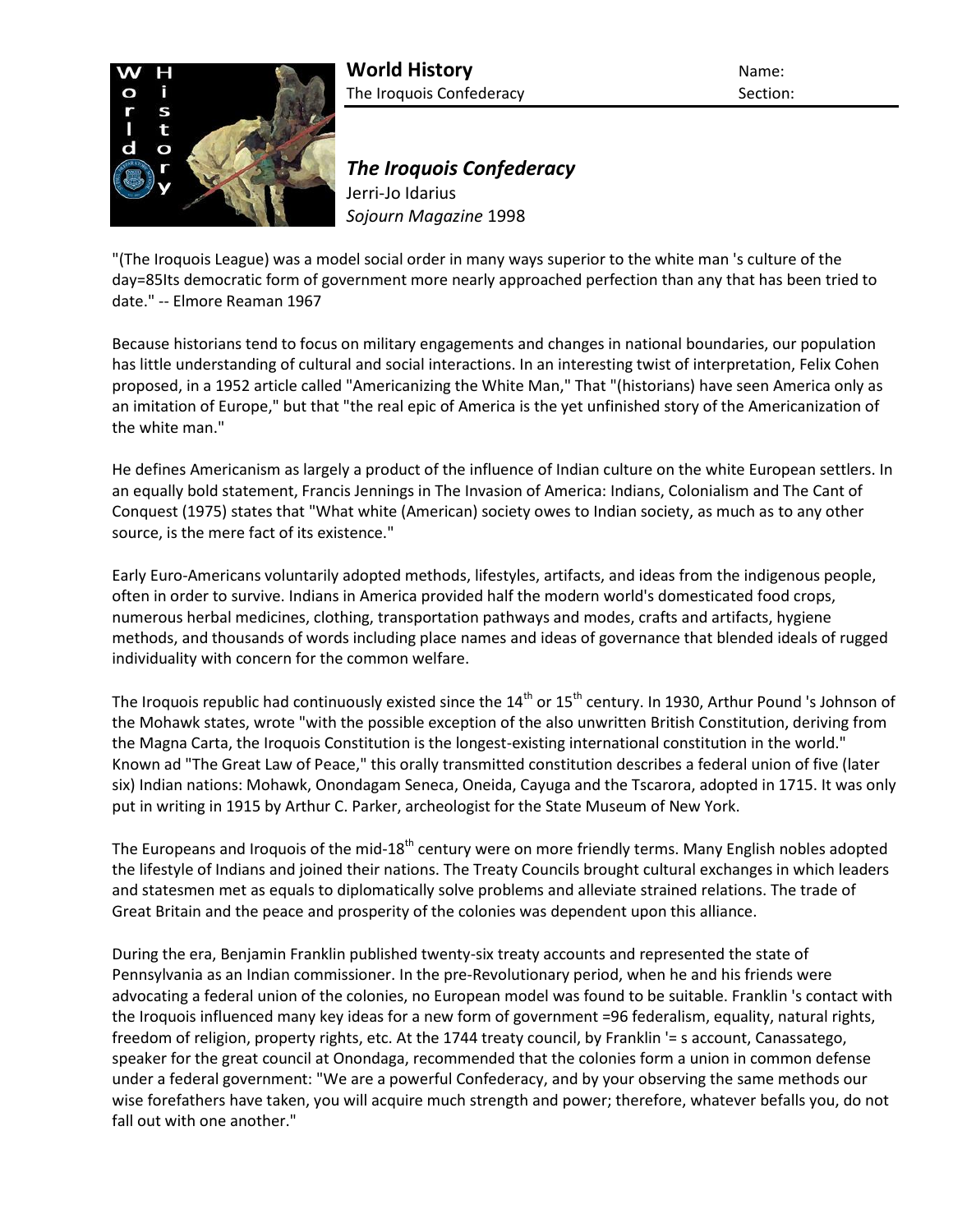In arguing for such a plan, Franklin stressed the fact that the individual nations of the confederacy managed their own internal affairs without interference from the Grand Council.

Twenty years after Franklin 's plan was defeated at the Albany congress, it reappeared in the Declaration of Independence and the Articles of Confederation. Franklin, Jefferson, John Adams, and George Washington were all familiar with the Iroquois polity. There is also strong scholarly evidence that European philosophers such as Locke, Roussea, More, and Hobbes were familiar with the societies of the American Indians. The integration of this knowledge into their theories of utopias and natural societies further inspired the U.S. founding fathers.

Even Marx and Engels drew on Iroquois models to support their theories and designs. Engels, like the American revolutionaries a century earlier, was impressed with the Iroquois ' ability to achieve economic equality without coercion and to maintain social consensus without a large state apparatus. It is interesting to note that the roots of American democratic government and communism came from similar ideologies, one emphasizing individualism and the other communal holdings, both key elements held in balance by the Iroquois. Other scholars see a prototype for the  $20<sup>th</sup>$  century United Nations in Iroquois thought and constitution.

Each of the Iroquois nations was represented to the Confederate Council by a lord of the confederacy and one war chief. Their league included a system of checks and balances, and no action could be taken without the approval of all five Indian nations. Their notions of equality and liberty extended to women as well as men. In war, they never enslaved captives but offered to adopt those willing to accept the Great Law. Their own members could be alienated or expelled by not following the Great Law, and a non-member could be adopted by proposal or invitation with approval from the lords.

In their constitution, the lords of the confederacy are described as mentors and spiritual guides of the people; their hearts are to be full of peace and goodwill, and their minds full of yearning for the welfare of the people, including those of future generations, their words and actions are to be marked by calm deliberation. They must be honest and have no self-interest; if they become wayward they receive warnings first from the clan women then from the men. If they persist in negative behaviors, they ultimately lose their position and possibly their life. The lords are poorer than the common people. They own few material possessions, and give away presents or plunder acquired by treaty or war. They are above pettiness and corruption, and show no signs of selfishness.

Those who recognized the wisdom and long history of the Iroquois government did not consider the Indians as mere "savages." Like the Iroquois, Thomas Jefferson believed that public opinion and popular consent were key in maintaining freedom and good government. He held that the power of public opinion was an important reason for the Iroquois ' lack of oppressive government and class differences, and for the power to impeach officials who offended governing principles. Like the Iroquois, he also believed that the best government is the least government.

In oratory, the Europeans compared the Iroquois with the Greeks and Romans. Both emphasized ethical proof in their arguments. The Indians ended their orations with the words *hiro* and *kone. Hiro* means "I have said," and *kone* was spoken as an exclamation of joy or sorrow, depending on the occasion and circumstances. The French pronunciation of these words together became "Iroquois."

Unlike Europe, the Iroquois society was matri-lineal. Women owned the land and the status f their lineage. They owned all possessions of their husbands after marriage except their horse and rifle; they took charge off the money, and were the tribe 's educators and communicators of tradition. They female heirs of the lords of the confederacy were called royaneh (noble). The lord of the confederacy was nominated by women =96 selected for qualities of trustworthiness, good character, honesty, faithfulness to the people and the nation, support of the family, and good management of personal affairs. There was not state religion, and the religious rites and festivals of each nation were safeguarded against being disturbed or interrupted. Civil duties were separated from those of the religious leaders, and festivals were held in the longhouses.